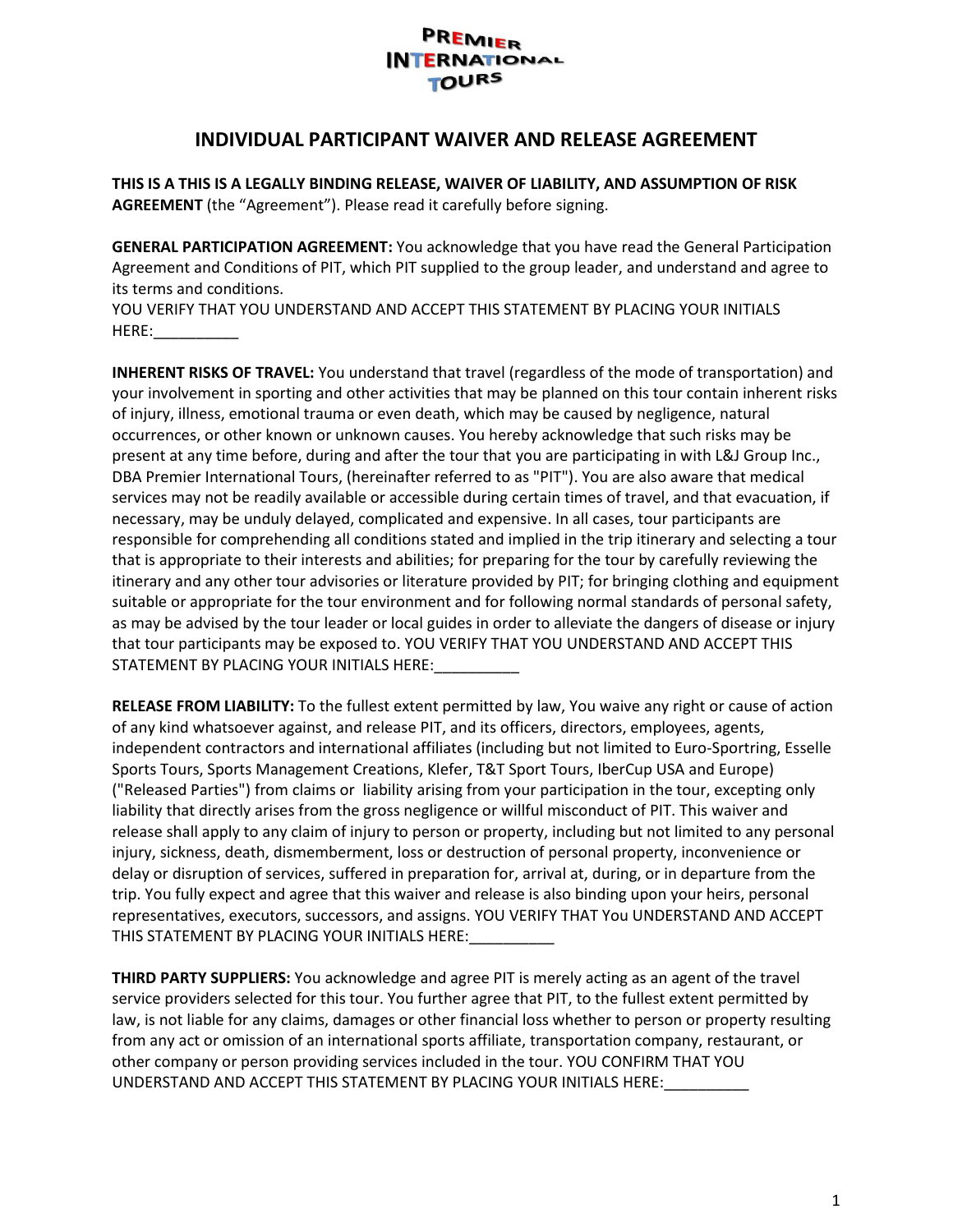### PREMIER **INTERNATIONAL TOURS**

# **INDIVIDUAL PARTICIPANT WAIVER AND RELEASE AGREEMENT**

**COUNTRY CONDITIONS:** PIT has no special knowledge regarding the financial condition of travel service providers selected for your tour, unsafe conditions, health hazards, weather hazards, or climate extremes at locations to which you may travel. For information concerning possible dangers during overseas travel, PIT recommends contacting the Travel Warnings Section of the U.S. State Department at (202) 647-5225 or www.travel.state.gov. We also encourage you to register with the State Department's Smart Traveler Enrollment Program (STEP) to receive alerts and warnings that may issue in the future regarding your travel destinations. STEP enrollment enables the embassy better assist you in case a personal emergency arises during your overseas travel. For medical information, PIT recommends contacting the Centers for Disease Control at (877) FYI-TRIP or www.cdc.gov/travel. Each participant assumes full and complete responsibility checking conditions related to health, safety, security, political stability, and labor or civil unrest at the destinations they travel to. You, hereby, release the Released Parties from all claims arising out of any problem covered in this paragraph. YOU VERIFY THAT YOU UNDERSTAND AND ACCEPT THIS STATEMENT BY PLACING YOUR INITIALS HERE:

**HEALTH AND TRAVEL INSURANCE:** Each participant is encouraged to have a physical checkup and have his or her own health insurance policy as well as travel insurance. PIT is not responsible for physical injuries or illnesses sustained while participating on the tour. Since certain aspects of the tour can be physically exerting and demanding, all persons who suffer from any physical impairment, which could hinder them from normal participation, must disclose such impairments or physical limitations in writing. By signing this agreement, you hereby grant permission for emergency first aid to be administered if deemed necessary. If an emergency or health crisis should occur during the tour, PIT, through its contracted agent or tour guide, shall attempt to obtain medical assistance, if it is available; however, the cost of such medical assistance shall be the responsibility of the participant.

Anything to the contrary notwithstanding, you agree to hold the Released Parties harmless for your failure to obtain insurance coverage and for any cost or claims, which could have been covered by health insurance if it had been obtained. To the extent permitted by law and excepting only liability that directly arises from the gross negligence or willful misconduct of PIT, You agree to indemnify and hold PIT harmless if any claim is brought resulting from or related to medical care or assistance provided to me or not provided to me. YOU CONFIRM THAT YOU UNDERSTAND AND ACCEPT THIS STATEMENT BY PLACING YOUR INITIALS HERE:

**INDEMNIFICATION:** You also agree to indemnify, defend and hold harmless each Released Party from any claim, action, suit, and demand initiated by any third party which arises from or is related to your own negligent actions or conduct during the tour. YOU CONFIRM THAT YOU UNDERSTAND AND ACCEPT THIS STATEMENT BY PLACING YOUR INITIALS HERE:

**COOPERATION:** If you are a participant in a group sports tour, you recognize that the organized sports and group activities require compromise to accommodate the personal desires, capabilities and objectives of other tour participants. You agree to act at all times in an appropriate social manner with the other tour participants and to act in a considerate and respectful manner in accordance with the customs of the countries visited.

**SUPPLIER CONTRACTS:** You acknowledge that PIT uses other travel service providers which have their own contracts covering cancellation penalties and other terms and conditions, and that you may be bound by those contracts regardless of whether you receive notice of their terms. By signing below, you, hereby, consent to those terms and conditions.